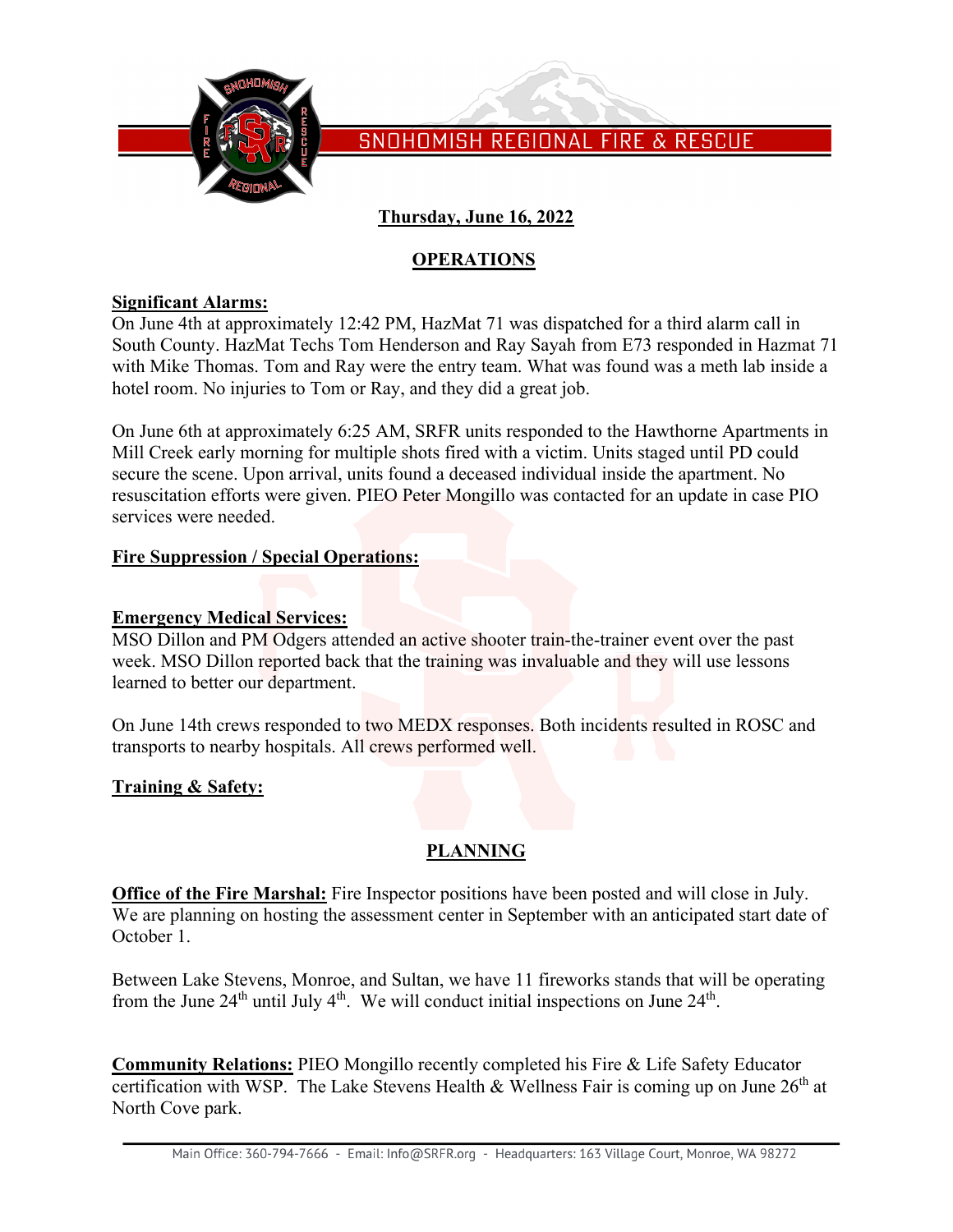

# SNOHOMISH REGIONAL FIRE & RESCUE

**Strategic Analysis:** We are working on the edits to the Standard of Cover which will cover the years 2019-2021. Fitch will have new data for us to review around July  $1<sup>st</sup>$  with all edits complete around July 15<sup>th</sup>. FESSAM edits are on track and hope to be complete in July. Inhouse GIS is reworking maps to be specific to our response area covered.

# **LOGISTICS**

### **Logistics:**

Logistics/Facilities has been working on an RAB to contract for services with New Ventures Group to work on locating and acquisition of property for a future Station 32 and possibly other future properties to meet the needs of the District that achieve our mission. The plan will be presented to the Finance Committee and to the Board of Commissioners at an upcoming meeting.

The first meeting is scheduled for the newly realigned Capital Facilities Committee. The meeting is scheduled for Tuesday, June 28th at 5pm.

Logistics will be working with HR in the next couple weeks to start the process of hiring a logistics technician. The position was approved in the hiring plan that stemmed from Commex 2022.

2022 Surplus Update: As of this week we have brought in **\$49,441.00** from sales of items through the surplus process in 2022.

Last week the resealing and striping of Station 32 and Station 82 parking lots was completed. A big thank you to the crews for working with us to coordinate the logistical needs for the projects. There was a lot of moving of vehicles and staging of apparatus to complete these projects.

## **Fleet:**

## **Information Technology:**

## **BUSINESS ADMINISTRATION**

#### **Human Resources:**

#### **Finance:**